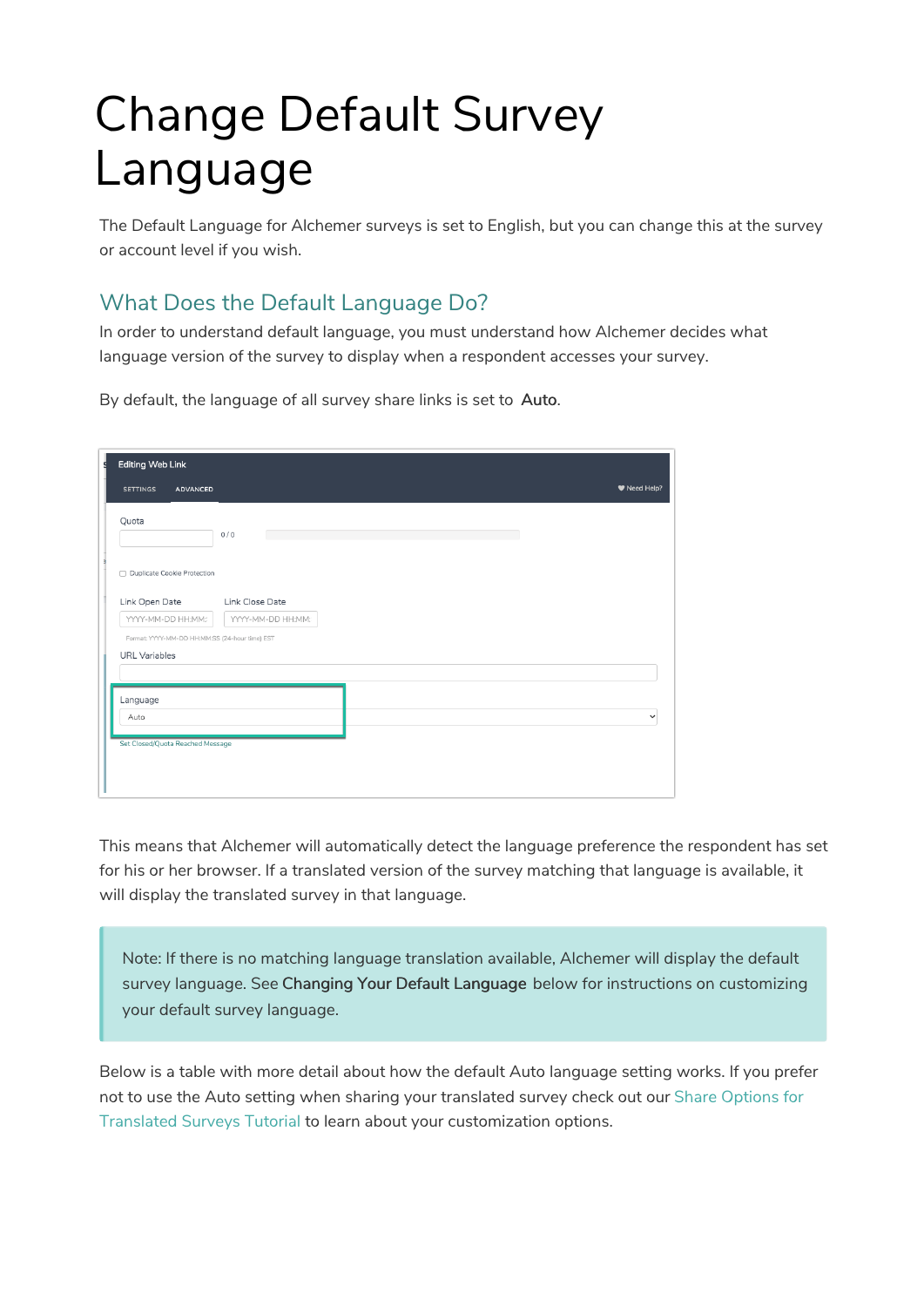| <b>Available Survey</b><br><b>Translations: An Example</b> | Respondent's<br><b>Browser</b><br>Language<br>Preference | <b>Link</b><br>Language<br><b>Setting</b> | Language<br>Displayed to<br>Respondent |
|------------------------------------------------------------|----------------------------------------------------------|-------------------------------------------|----------------------------------------|
| English (Default)<br>Spanish<br>French<br>Italian          | English                                                  | Auto                                      | English                                |
| English (Default)<br>Spanish<br>French<br>Italian          | Spanish                                                  | Auto                                      | Spanish                                |
| English (Default)<br>Spanish<br>French<br>Italian          | French                                                   | Auto                                      | French                                 |
| English (Default)<br>Spanish<br>French<br>Italian          | Italian                                                  | Auto                                      | Italian                                |
| English (Default)<br>Spanish<br>French<br>Italian          | Dutch                                                    | Auto                                      | English<br>(Default)                   |

## Changing Your Default Language

To change the default language at the account level (and all newly created surveys) go to Account > Summary > Account Defaults. Select the language for which you most commonly create surveys in the Default Project Language dropdown.

To change the default language on a survey-by-survey basis, within your survey go to Tools > Text & Translations and first add the language you wish to switch to. Then, on the home page of Text & Translations tool where your translated languages are listed, you can select the language you wish to set as default in the Default Language dropdown. This will override whatever language is set up in your account settings.

Important: Please note that when you work on the Build tab of your survey, any text that you add or edit is applied to your survey's Default Language as specified on your Text & Translations page.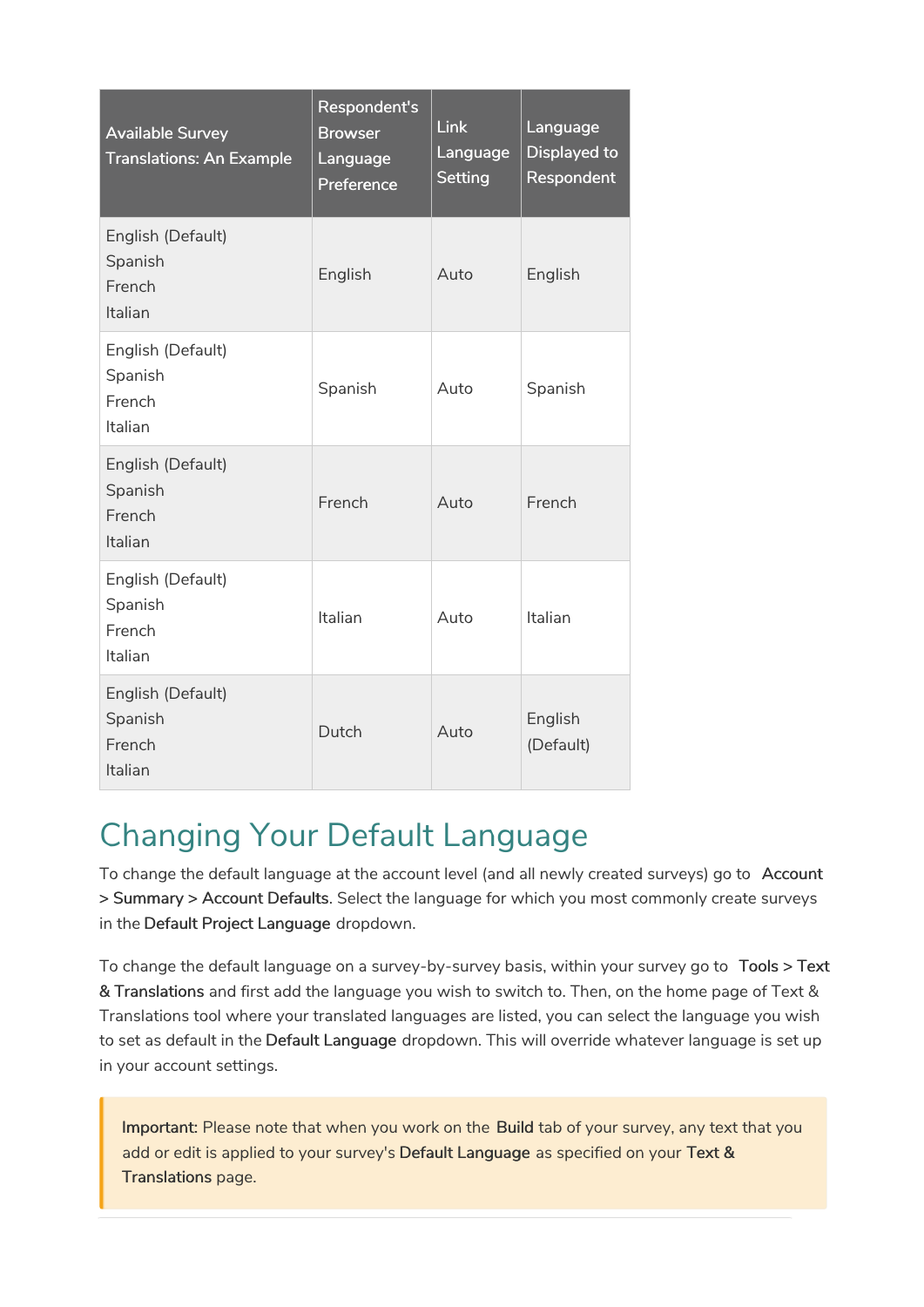| <b>Text &amp; Translations</b> |                            |                         |
|--------------------------------|----------------------------|-------------------------|
| <b>Add Translation</b>         | <b>Default Translation</b> | English<br>$\checkmark$ |
| Translation                    | <b>Text Direction</b>      |                         |
| Arabic                         | <b>Right to Left</b>       | $\pmb{\times}$          |
| English                        | Left to Right              | $\pmb{\times}$          |
|                                |                            |                         |

#### Best Practice Tip

It is important to note when you change your default language, a translation for the former default language still exists (as seen in the image above).

If you change your default survey language after your survey is completely built out this shouldn't cause any trouble. However, if you continue to add questions and answer options after changing your default language, you will need to return to the Text & Translations tool and revisit the former default language translation to provide corresponding question titles and answer options; otherwise you could end up with blank question titles and answer options when this version of the survey displays. You can also choose to delete this translation if you wish.

### Available Languages

Abkhazian Afar Afrikaans Akan Albanian Amharic Arabic Aragonese Armenian Assamese Avaric Avestan Aymara Azerbaijani Bambara Bashkir Basque Belarusian Bengali Bihari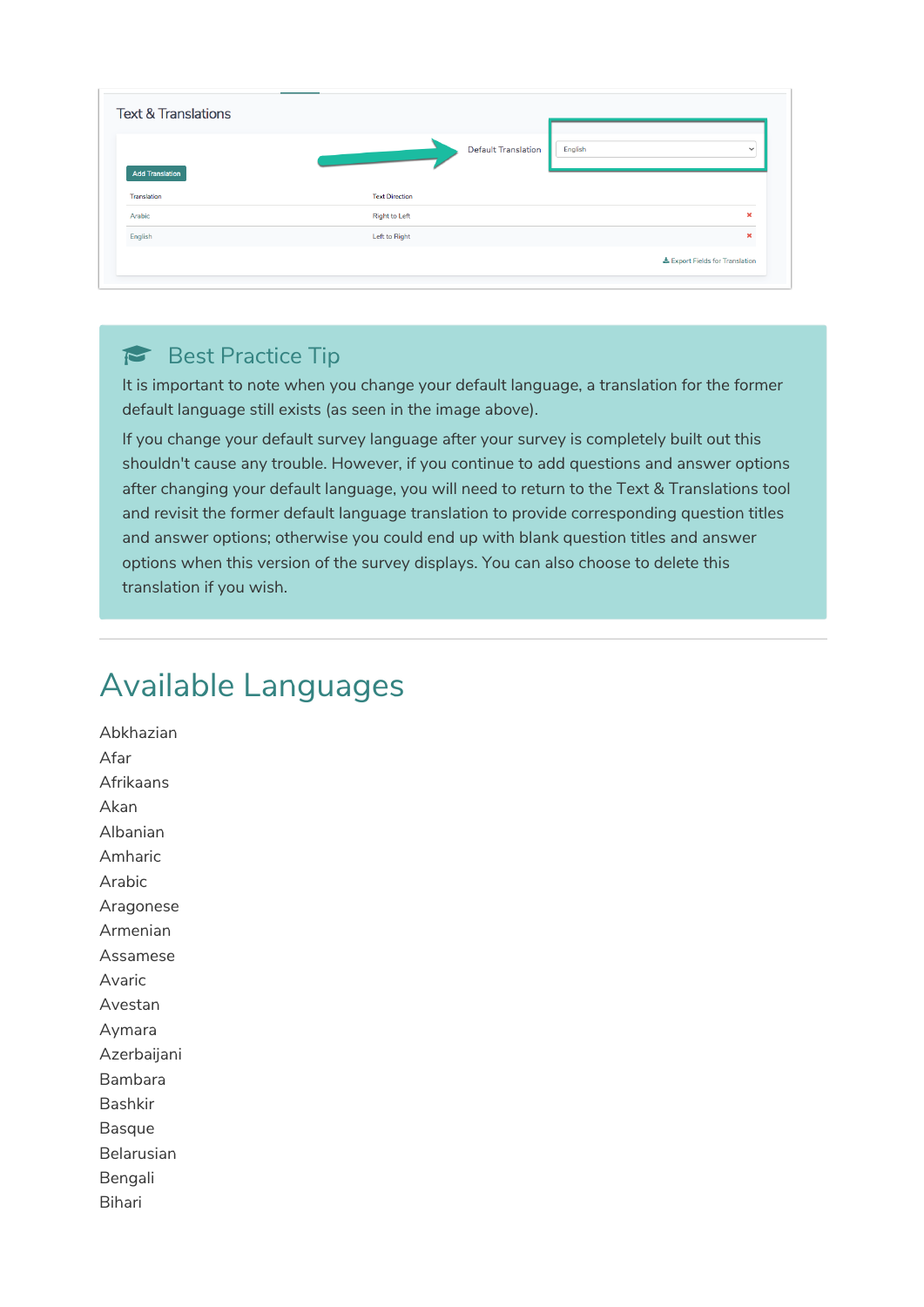Bislama Bosnian Breton Bulgarian Burmese Catalan Chamorro Chechen Chichewa Chinese (Hong Kong) Chinese (PRC) Chinese (Singapore) Chinese (Taiwan) Chinese (simplified) Church Slavic Chuvash Cornish Corsican Cree Croatian Czech Danish Divehi Dutch Dzongkha English English (Australia) English (Canada) English (South Africa) English (UK) Esperanto Estonian Ewe Faroese Fijian Finnish French French (Belgium) French (France) French (Luxembourg) French (Monaco) French (Switzerland) French-Canadian Fulah Galician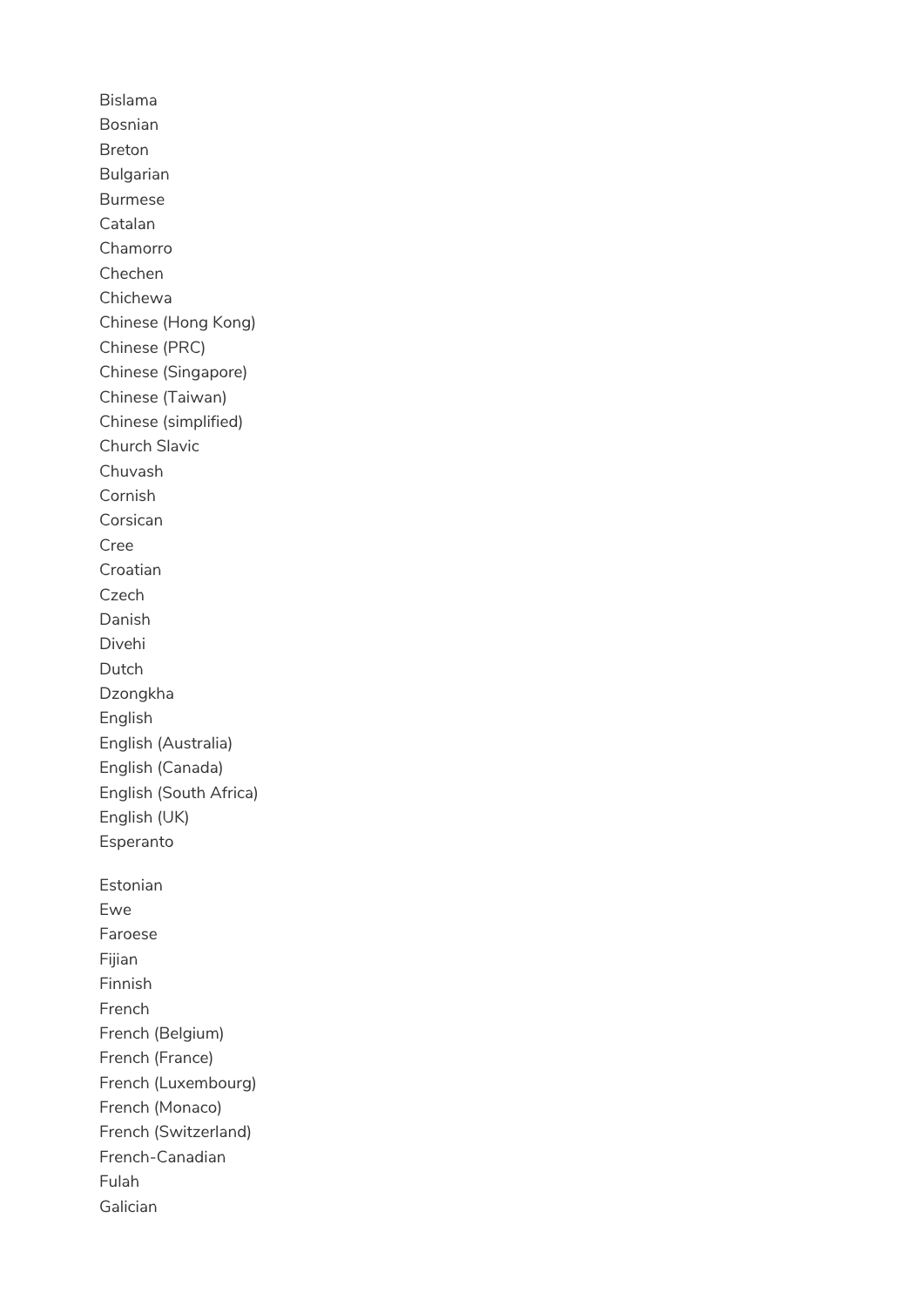Ganda Georgian German German (Austria) German (Switzerland) Greek Guarani Gujarati Haitian Hausa Hebrew Herero Hindi Hiri Motu Hungarian Icelandic Ido Igbo Indonesian Interlingua Interlingue Inuktitut Inupiaq Irish Italian Italian (Switzerland) Japanese Javanese Kalaallisut Kannada Kanuri Kashmiri Kazakh Khmer Kikuyu Kinyarwanda Kirghiz Kirundi Komi Kongo Korean Kurdish Kwanyama Lao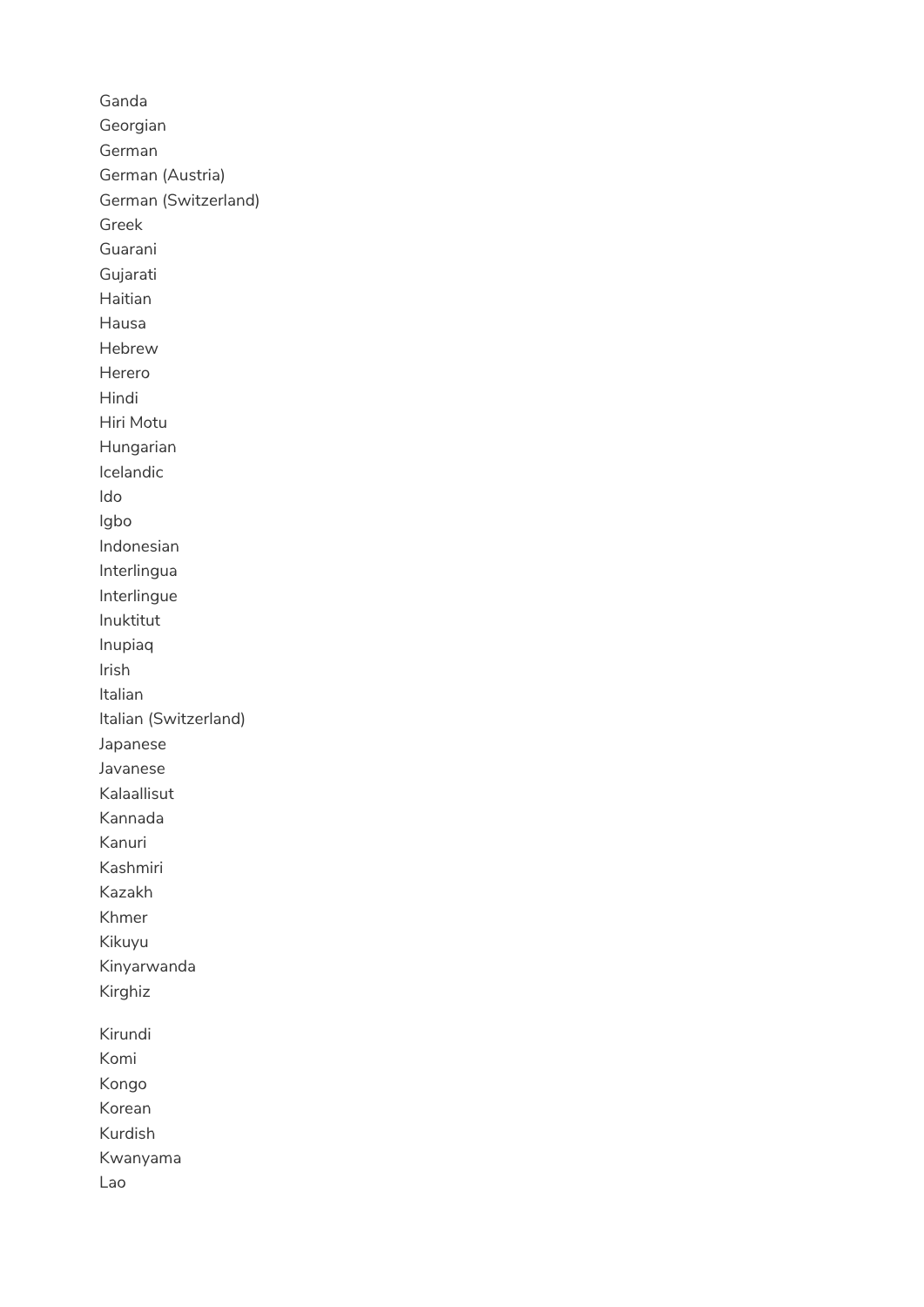Latin Latvian Limburgish Lingala Lithuanian Luba-Katanga Luxembourgish Macedonian Malagasy Malay Malayalam Maltese Manx Maori Marathi Marshallese Mongolian Nauru Navajo Ndonga Nepali North Ndebele Northern Sami Norwegian Norwegian Bokmal Norwegian Nynorsk **Occitan** Ojibwa Oriya Oromo Ossetian Pali Panjabi Pashto Persian Polish Portuguese Portuguese (Brazil) Quechua Raeto-Romance Romanian Russian Samoan Sango

Sanskrit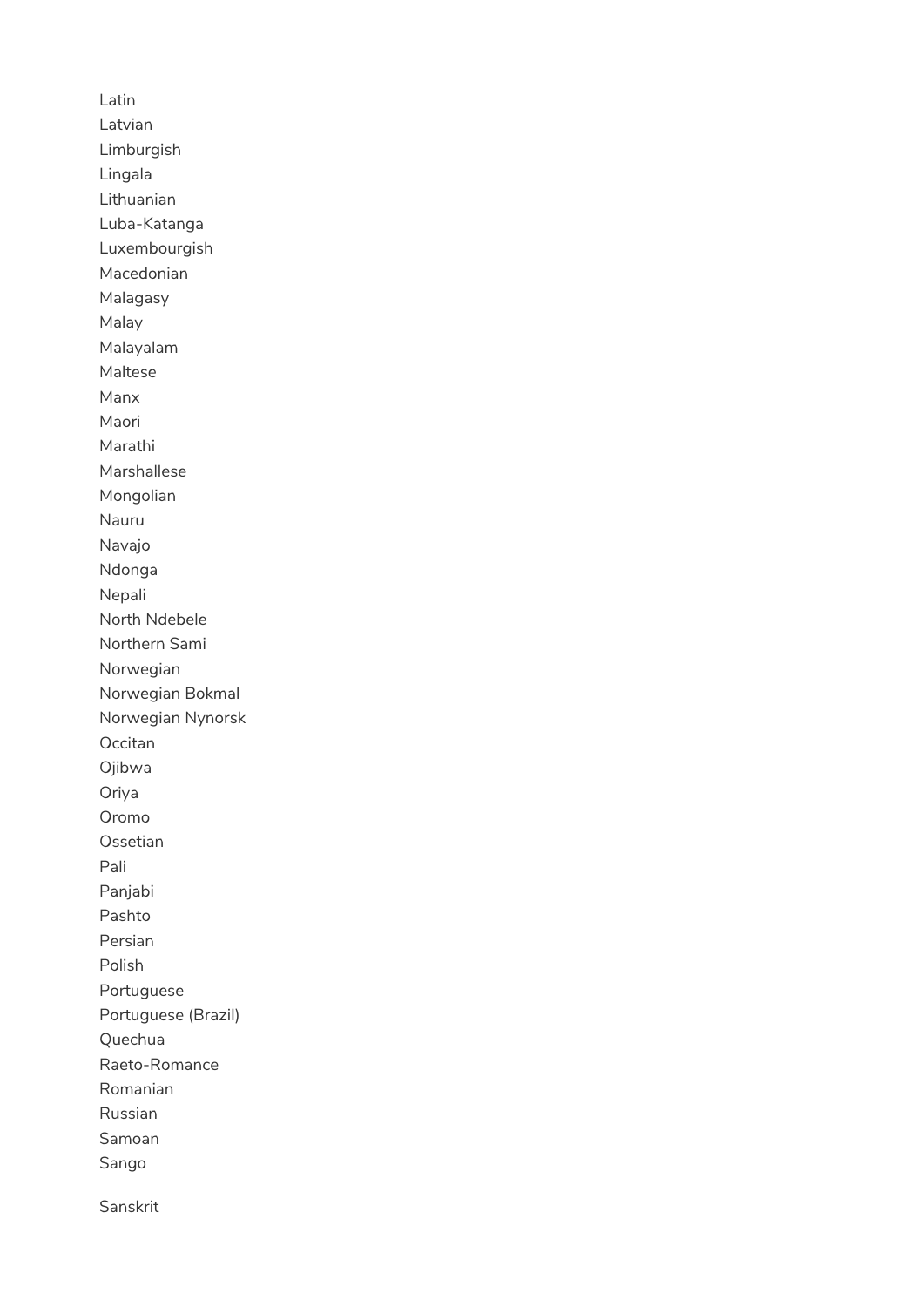Sardinian Scottish Gaelic Serbian Shona Sichuan Yi Sindhi Sinhala Slovak Slovenian Somali South Ndebele Southern Sotho Spanish Spanish (Mexico) Spanish (United States) Sundanese Swahili Swati Swedish Tagalog Tahitian Tajik Tamil Tatar Telugu Thai Tibetan Tigrinya Tonga Tsonga Tswana Turkish Turkmen Twi Uighur Ukrainian Urdu Uzbek Venda Vietnamese Volapuk Walloon Welsh Western Frisian Wolof